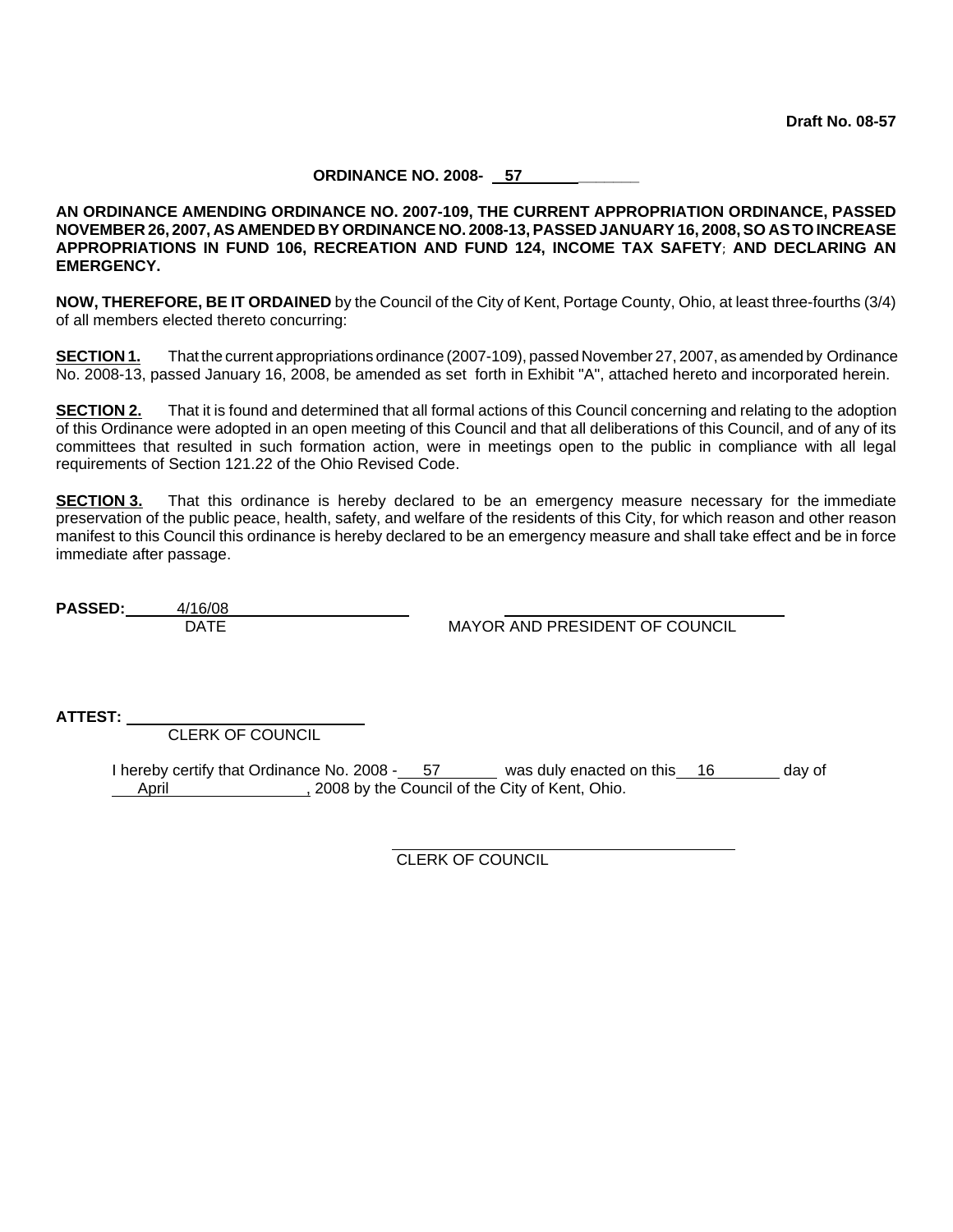## **2008 AMENDED APPROPRIATIONS**

| <b>FUND</b>             | <b>DEPARTMENT/Division</b>                    |              | Personnel &<br><b>Benefits</b> | All Other            | <b>AMOUNT</b>        |
|-------------------------|-----------------------------------------------|--------------|--------------------------------|----------------------|----------------------|
| GENERAL (001)           | City Council                                  |              | \$155,034                      | \$19,150             | \$174,184            |
|                         | Mayor                                         |              | 7,721                          | 2,500                | 10,221               |
|                         | <b>Community Support</b>                      |              | $\theta$                       | 55,000               | 55,000               |
|                         | City Manager                                  |              | 225,459                        | 54,900               | 280,359              |
|                         | Urban Renewal                                 |              | $\theta$                       | 100,000              | 100,000              |
|                         | Human Resources                               |              | 47,586                         | 17,350               | 64,936               |
|                         | Civil Service                                 |              | 64,648                         | 24,800               | 89,448               |
|                         | Law                                           |              | 286,932                        | 116,700              | 403,632              |
|                         | Budget & Finance                              |              | 165,109                        | 116,000              | 281,109              |
|                         | <b>Community Development</b>                  |              | 503,555                        | 197,900              | 701,455              |
|                         | Health                                        |              | 237,589                        | 119,700              | 357,289              |
|                         | Permit Parking                                |              | $\boldsymbol{0}$               | 13,000               | 13,000               |
|                         | <b>Public Planting</b>                        |              | $\mathbf{0}$                   | 31,000               | 31,000               |
|                         |                                               |              | 78,746                         | 3,000                | 81,746               |
|                         | Main Street Program<br>Service Administration |              | 60,819                         | 484,300              | 545,119              |
|                         |                                               |              | $\boldsymbol{0}$               | 96,000               | 96,000               |
|                         | Shade Tree                                    |              | $\theta$                       | 18,300               | 18,300               |
|                         | Facilities Expansion                          |              | 206,054                        | 26,500               |                      |
|                         | <b>Building</b>                               |              |                                |                      | 232,554              |
|                         | Land banking                                  |              | $\theta$                       | 120,000              | 120,000              |
|                         | Engineering                                   |              | 233,194                        | 122,500              | 355,694              |
|                         | <b>Safety Director</b>                        |              | 119,119                        | 31,600               | 150,719              |
|                         | Police                                        |              | 2,522,558                      | 696,000              | 3,218,558            |
|                         | Fire                                          |              | 1,126,093                      | $\theta$             | 1,126,093            |
|                         | Miscellaneous & Sundry                        |              | $\boldsymbol{0}$               | 386,000              | 386,000              |
|                         |                                               | <b>TOTAL</b> | \$6,040,216                    | \$2,852,200          | \$8,892,416          |
| WEST SIDE FIRE (101)    | Fire                                          |              | \$305,000                      | \$22,300             | \$327,300            |
|                         |                                               | <b>TOTAL</b> | \$305,000                      | \$22,300             | \$327,300            |
| STREET CONSTRUCTION     |                                               |              |                                |                      |                      |
| MAINT. & REPAIR (102)   | Service                                       |              | \$968,916                      | \$746,500            | \$1,715,416          |
|                         |                                               | <b>TOTAL</b> | \$968,916                      | \$746,500            | \$1,715,416          |
| STATE HIGHWAY (103)     | Service                                       |              | \$0                            | \$60,000             | \$60,000             |
|                         |                                               | <b>TOTAL</b> | \$0                            | \$60,000             | \$60,000             |
| <b>RECREATION (106)</b> | Parks & Recreation                            |              | \$889,222                      | \$2,365,550          | \$3,254,772          |
|                         |                                               | <b>TOTAL</b> | \$889,222                      | \$2,365,550          | \$3,254,772          |
| FOOD SERVICE (107)      | Health                                        |              | \$52,750                       | \$7,800              | \$60,550             |
|                         |                                               | <b>TOTAL</b> | \$52,750                       | \$7,800              | \$60,550             |
|                         |                                               |              |                                |                      |                      |
| INCOME TAX (116)        | Budget & Finance<br>Managed Reserve           |              | \$372,508<br>$\boldsymbol{0}$  | \$222,150<br>105,000 | \$594,658<br>105,000 |
|                         |                                               |              |                                |                      |                      |
|                         |                                               | <b>TOTAL</b> | \$372,508                      | \$327,150            | \$699,658            |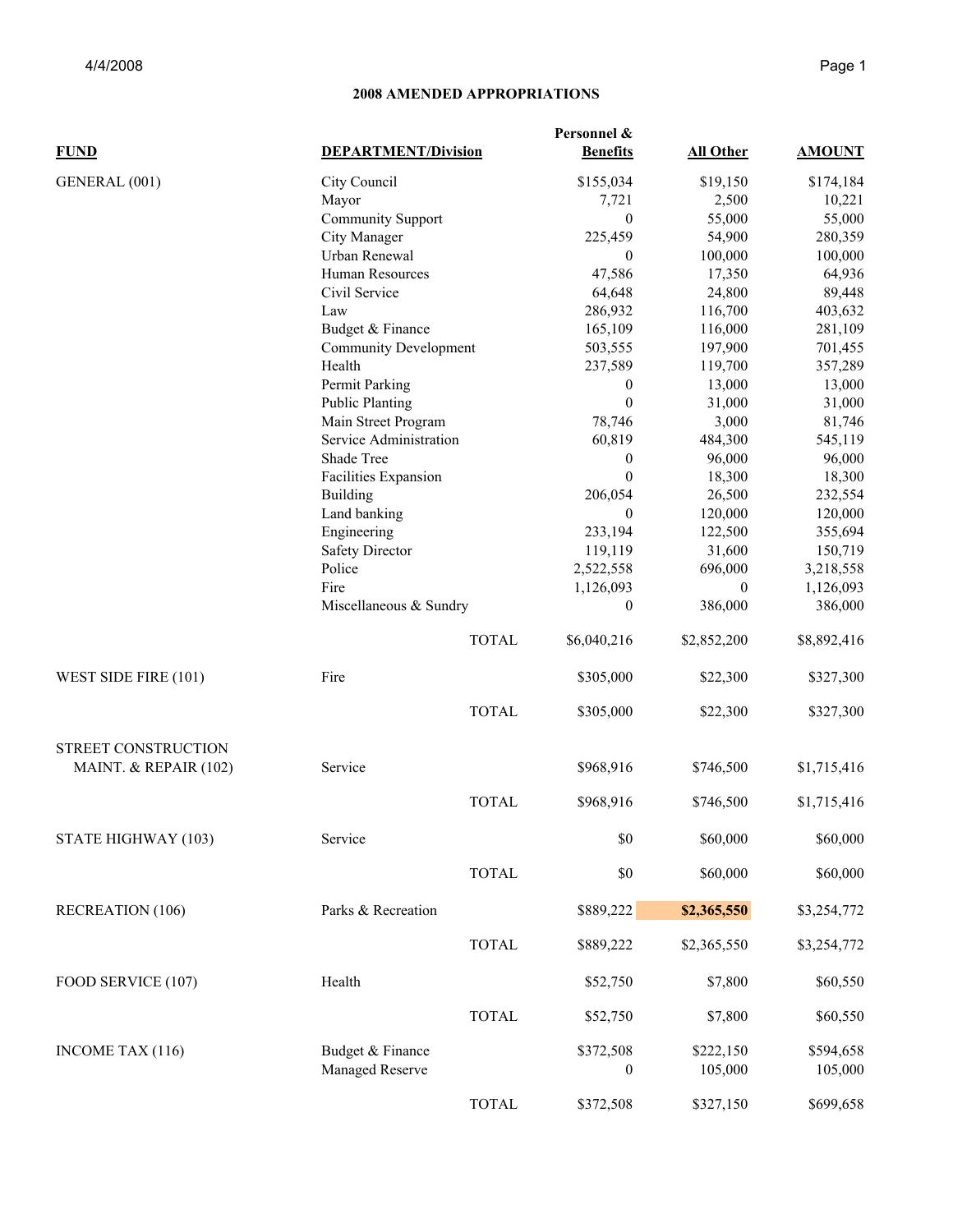### **2008 AMENDED APPROPRIATIONS**

| <b>FUND</b>                              | <b>DEPARTMENT/Division</b>            |              | Personnel &<br><b>Benefits</b>    | <b>All Other</b>                   | <b>AMOUNT</b>                           |
|------------------------------------------|---------------------------------------|--------------|-----------------------------------|------------------------------------|-----------------------------------------|
| REVOLVING HOUSING (120)                  | Health                                |              | \$71,958                          | \$14,200                           | \$86,158                                |
|                                          |                                       | <b>TOTAL</b> | \$71,958                          | \$14,200                           | \$86,158                                |
| STATE & LOCAL FORFEITS (121)             | Police                                |              | \$0                               | \$15,000                           | \$15,000                                |
|                                          |                                       | <b>TOTAL</b> | \$0                               | \$15,000                           | \$15,000                                |
| DRUG LAW ENFORCEMENT (122)               | Police                                |              | \$0                               | \$15,000                           | \$15,000                                |
|                                          |                                       | <b>TOTAL</b> | \$0                               | \$15,000                           | \$15,000                                |
| <b>ENFORCEMENT &amp; EDUCATION (123)</b> | Police                                |              | \$0                               | \$12,000                           | \$12,000                                |
|                                          |                                       | <b>TOTAL</b> | \$0                               | \$12,000                           | \$12,000                                |
| <b>INCOME TAX SAFETY (124)</b>           | Police                                |              | \$2,552,206                       | \$2,200                            | \$2,554,406                             |
|                                          |                                       | <b>TOTAL</b> | \$2,552,206                       | \$2,200                            | \$2,554,406                             |
| LAW ENFORCEMENT TRUST (125)              | Police                                |              | \$0                               | \$14,300                           | \$14,300                                |
|                                          |                                       | <b>TOTAL</b> | \$0                               | \$14,300                           | \$14,300                                |
| <b>COMMUNITY DEVELOPMENT (126)</b>       | <b>Community Development</b>          |              | \$26,040                          | \$364,409                          | \$390,449                               |
|                                          |                                       | <b>TOTAL</b> | \$26,040                          | \$364,409                          | \$390,449                               |
| FIRE & E.M.S. (128)                      | Fire                                  |              | \$2,113,818                       | \$505,900                          | \$2,619,718                             |
|                                          |                                       | <b>TOTAL</b> | \$2,113,818                       | \$505,900                          | \$2,619,718                             |
| WIRELESS 911 (129)                       | Safety                                |              | \$0                               | \$25,000                           | \$25,000                                |
|                                          |                                       | <b>TOTAL</b> | \$0                               | \$25,000                           | \$25,000                                |
| SWIMMING POOL INSPECTIONS (130) Health   |                                       |              | \$3,605                           | \$1,700                            | \$5,305                                 |
|                                          |                                       | <b>TOTAL</b> | \$3,605                           | \$1,700                            | \$5,305                                 |
| <b>WATER (201)</b>                       | Service<br>Budget & Finance           |              | \$1,301,024<br>519,713            | \$2,487,800<br>90,663              | \$3,788,824<br>\$610,376                |
|                                          |                                       | <b>TOTAL</b> | \$1,820,737                       | \$2,578,463                        | \$4,399,200                             |
| <b>SEWER (202)</b>                       | Service<br>Health<br>Budget & Finance |              | \$1,247,218<br>311,623<br>519,713 | \$1,653,550<br>56,900<br>2,341,026 | \$2,900,768<br>\$368,523<br>\$2,860,739 |
|                                          |                                       | <b>TOTAL</b> | \$2,078,554                       | \$4,051,476                        | \$6,130,030                             |
| UTILITY BILLING (204)                    | Budget & Finance                      |              | \$0                               | \$47,400                           | \$47,400                                |
|                                          |                                       | <b>TOTAL</b> | \$0                               | \$47,400                           | \$47,400                                |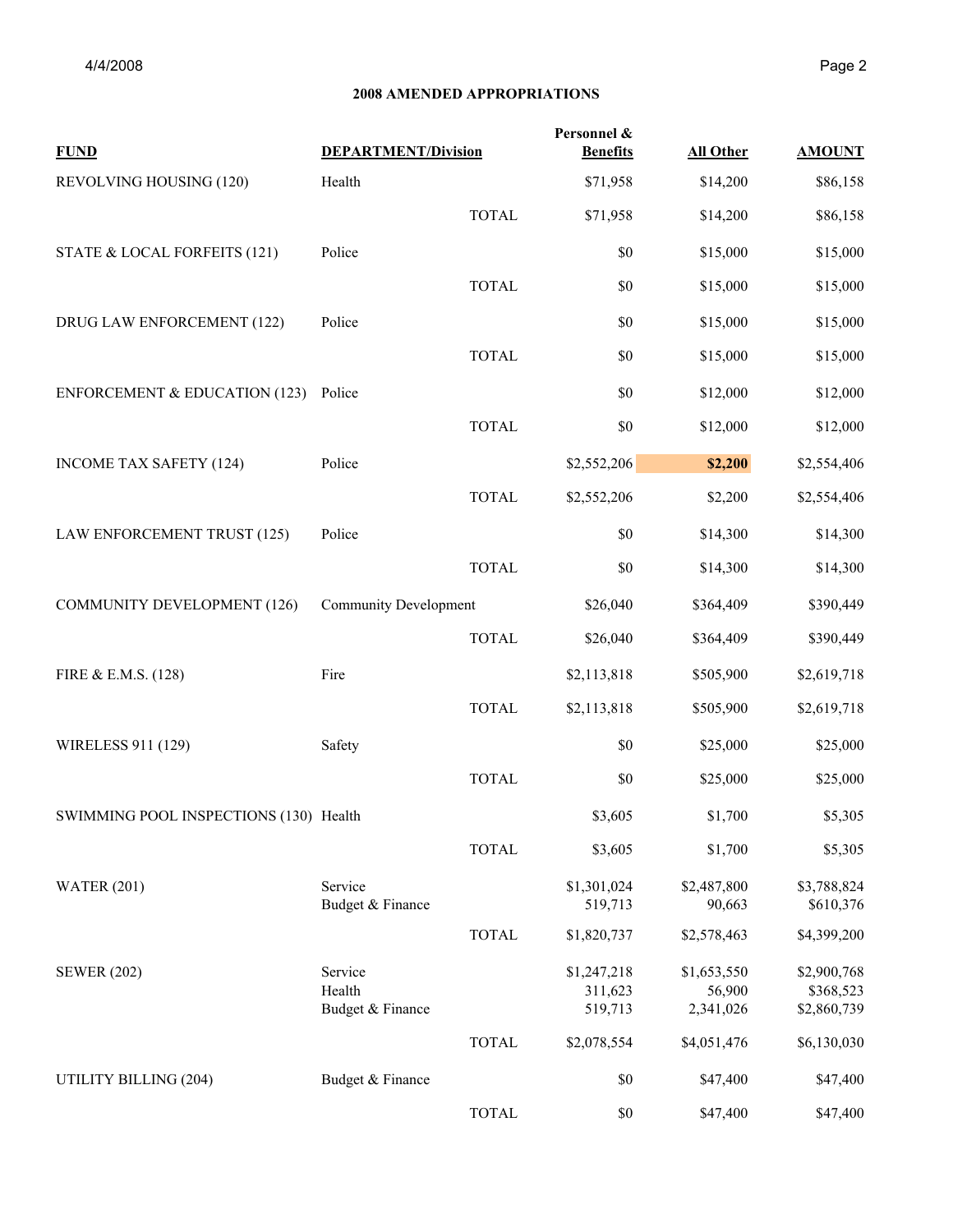### **2008 AMENDED APPROPRIATIONS**

|                                  |                            |              | Personnel &      |                      |              |               |
|----------------------------------|----------------------------|--------------|------------------|----------------------|--------------|---------------|
| <b>FUND</b>                      | <b>DEPARTMENT/Division</b> |              | <b>Benefits</b>  | <b>All Other</b>     |              | <b>AMOUNT</b> |
| SOLID WASTE (205)                | Service                    |              | \$60,819         | \$394,300            |              | \$455,119     |
|                                  |                            | <b>TOTAL</b> | \$60,819         | \$394,300            |              | \$455,119     |
| STORM WATER UTILITY (208)        | Service                    |              | $\$0$            | \$3,181,000          |              | \$3,181,000   |
|                                  | Budget & Finance           |              | $\theta$         | 3,335                |              | \$3,335       |
|                                  |                            | <b>TOTAL</b> | \$0              | \$3,184,335          |              | \$3,184,335   |
| <b>GUARANTEED DEPOSITS (230)</b> | Budget & Finance           |              | \$0              | \$200                |              | \$200         |
|                                  |                            | <b>TOTAL</b> | \$0              | \$200                |              | \$200         |
|                                  |                            |              |                  |                      |              | \$1,353,000   |
| <b>CAPITAL PROJECTS (301)</b>    | Service                    |              | $\$0$            | \$4,238,000          |              | \$4,238,000   |
|                                  | Budget & Finance           |              | $\mathbf{0}$     | 3,585,800            |              | \$3,585,800   |
|                                  |                            | <b>TOTAL</b> | \$0              | \$7,823,800          |              | \$7,823,800   |
| DEBT SERVICE (402)               | Budget & Finance           |              | \$0              | \$348,067            |              | \$348,067     |
|                                  |                            | <b>TOTAL</b> | \$0              | \$348,067            |              | \$348,067     |
| POLICE PENSION (802)             | Police                     |              | \$125,000        | \$0                  |              | \$125,000     |
|                                  |                            | <b>TOTAL</b> | \$125,000        | \$0                  |              | \$125,000     |
| FIRE PENSION (803)               | Fire                       |              | \$125,000        | \$0                  |              | \$125,000     |
|                                  |                            | <b>TOTAL</b> | \$125,000        | \$0                  |              | \$125,000     |
| <b>UDAG</b> (820)                | City Manager               |              | \$0              | \$6,000              |              | \$6,000       |
|                                  |                            | <b>TOTAL</b> | \$0              | \$6,000              |              | \$6,000       |
|                                  |                            |              | 17,606,349       | 25,785,250           |              | 43,391,599    |
| Original Appropriations          |                            |              | 17,606,349       | 20,813,050           |              | 38,419,399    |
| Amendment #1<br>Amendment #2     |                            |              | $\boldsymbol{0}$ | 4,972,200<br>602,200 |              | 4,972,200     |
|                                  |                            |              | 17,606,349       | 26,387,450           | $\mathbf{0}$ | 43,391,599    |